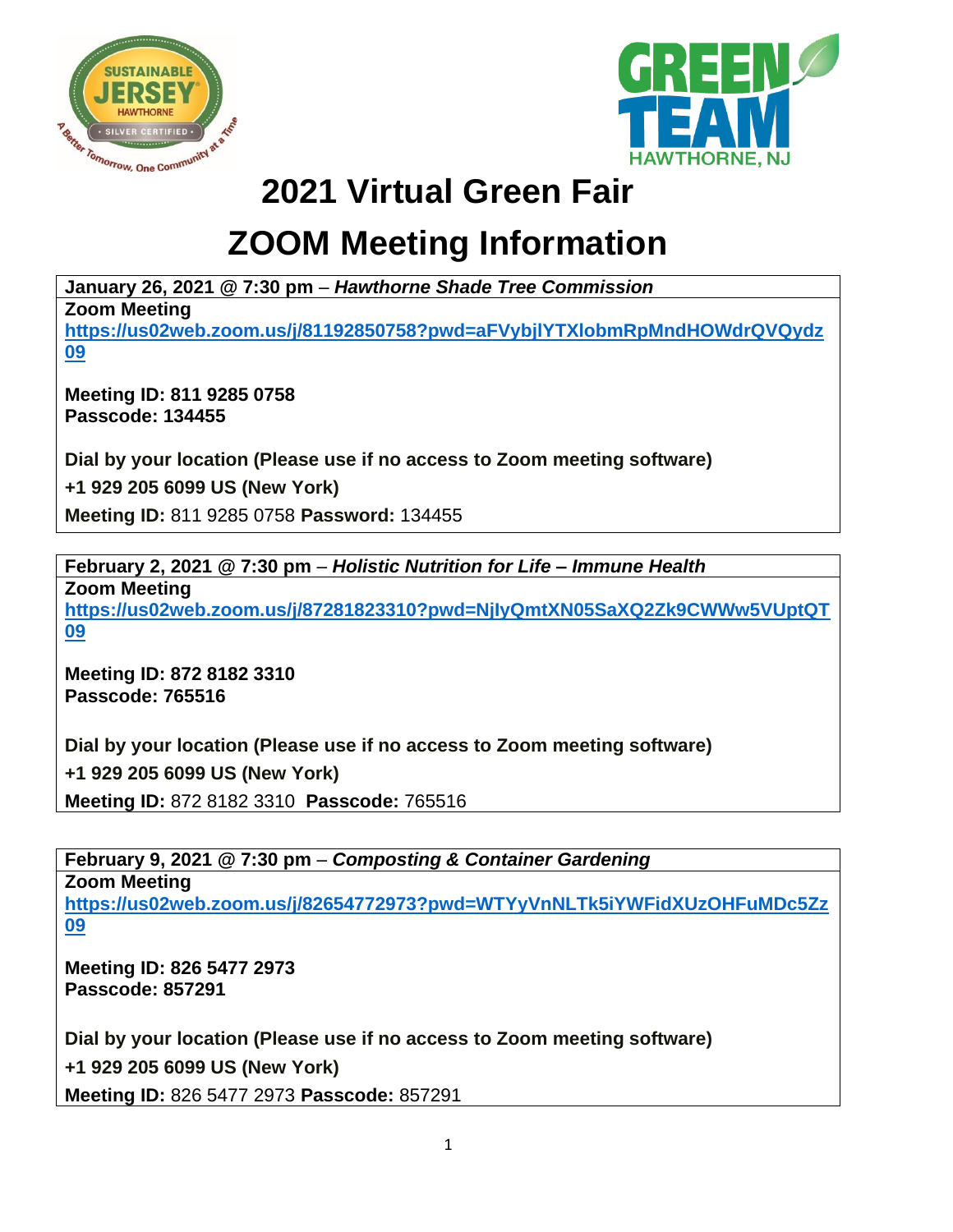**February 24, 2021 @ 7:30 pm** – *Birding 101* **Zoom Meeting**

**[https://us02web.zoom.us/j/84395947400?pwd=UDhmdFZNOGR6cDBrY1BSa2NaUmIzd](https://us02web.zoom.us/j/84395947400?pwd=UDhmdFZNOGR6cDBrY1BSa2NaUmIzdz09) [z09](https://us02web.zoom.us/j/84395947400?pwd=UDhmdFZNOGR6cDBrY1BSa2NaUmIzdz09)**

**Meeting ID: 843 9594 7400 Passcode: 988144**

**Dial by your location (Please use if no access to Zoom meeting software)**

**+1 929 205 6099 US (New York) Meeting ID:** 843 9594 7400 **Passcode:** 988144

**March 2, 2021 @ 7:30 pm** – *Hawthorne History* **Join Zoom Meeting [https://us02web.zoom.us/j/83028232271?pwd=Vmp3b04zTjhNbTZsRjM0R09RUFh0UT0](https://us02web.zoom.us/j/83028232271?pwd=Vmp3b04zTjhNbTZsRjM0R09RUFh0UT09) [9](https://us02web.zoom.us/j/83028232271?pwd=Vmp3b04zTjhNbTZsRjM0R09RUFh0UT09)**

**Meeting ID: 830 2823 2271 Passcode: 520533**

**Dial by your location (Please use if no access to Zoom meeting software)**

**+1 929 205 6099 US (New York) Meeting ID:** 830 2823 2271 **Passcode:** 520533

**March 9, 2021 @ 7:30 pm** – *Bears Resource Management* **Zoom Meeting [https://us02web.zoom.us/j/89848870415?pwd=Sk4ya25oRXA4UTNPTGZZS1BUaTJNQ](https://us02web.zoom.us/j/89848870415?pwd=Sk4ya25oRXA4UTNPTGZZS1BUaTJNQT09) [T09](https://us02web.zoom.us/j/89848870415?pwd=Sk4ya25oRXA4UTNPTGZZS1BUaTJNQT09)**

**Meeting ID: 898 4887 0415 Passcode: 453317**

**Dial by your location (Please use if no access to Zoom meeting software) +1 929 205 6099 US (New York) Meeting ID:** 898 4887 0415 **Passcode:** 453317